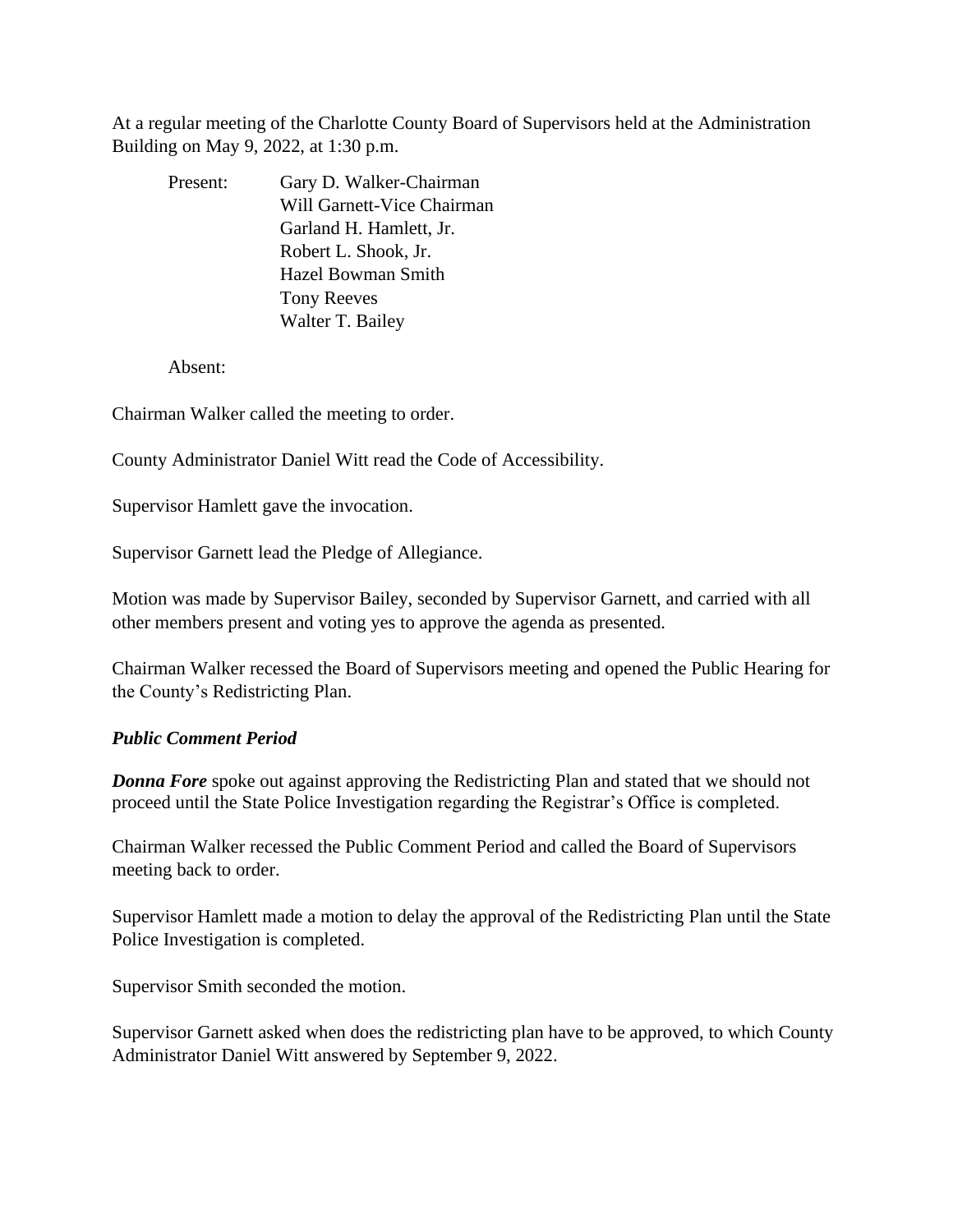Roll call vote as follows; Supervisor Hamlett-Aye; Supervisor Smith-Aye; Supervisor Reeves-No; Supervisor Garnett-No; Supervisor Shook-Aye; Supervisor Bailey-Aye and Chairman Walker-No.

Vote 4-3, Motion carried.

Chairman Walker recessed the Board of Supervisors meeting and opened the Public Hearing for the County's VDOT 6-year plan.

# *Public Comment Period*

*Supervisor Reeves read a letter from Lorene Grant* that stated the re-paved section of County Line Road needs improvements.

Supervisor Hamlett made a motion to pass the VDOT 6-year plan, Supervisor Smith seconded the motion.

All supervisors voted in favor of the motion.

Motion carried.

Mr. Scott Frederick, from Virginia Department of Transportation, presented an update on where VDOT's work in the County, including putting new road surfaces down for "scheduled maintenance work" and the completion of the Shady Oaks Subdivision turn around.

Supervisor Reeves stated that Route 615 in Red House to Campbell County still needs work.

Supervisor Bailey stated that citizens have contacted him regarding recently appeared potholes on Route 40 from Cub Creek to Brookneal.

Supervisor Hamlett asked Mr. Frederick to please look at the bridge on Route 47 in his district.

Supervisor Shook stated that the work VDOT has done on Richardson Road was great, but his district still needs work as well.

County Administrator Daniel Witt stated that citizens have contacted him concerning the rumble strips in front of Sheppard's Tavern in Madisonville. Mr. Frederick stated that VDOT is not installing rumble strips in that area now and suggested that the Board could request a reduction in the speed limit for that area.

# *Committee Reports*

*Supervisor Bailey* stated that the Charlotte County Rescue Squad will more than likely not need the money they requested from the County. They are still struggling with staffing issues and are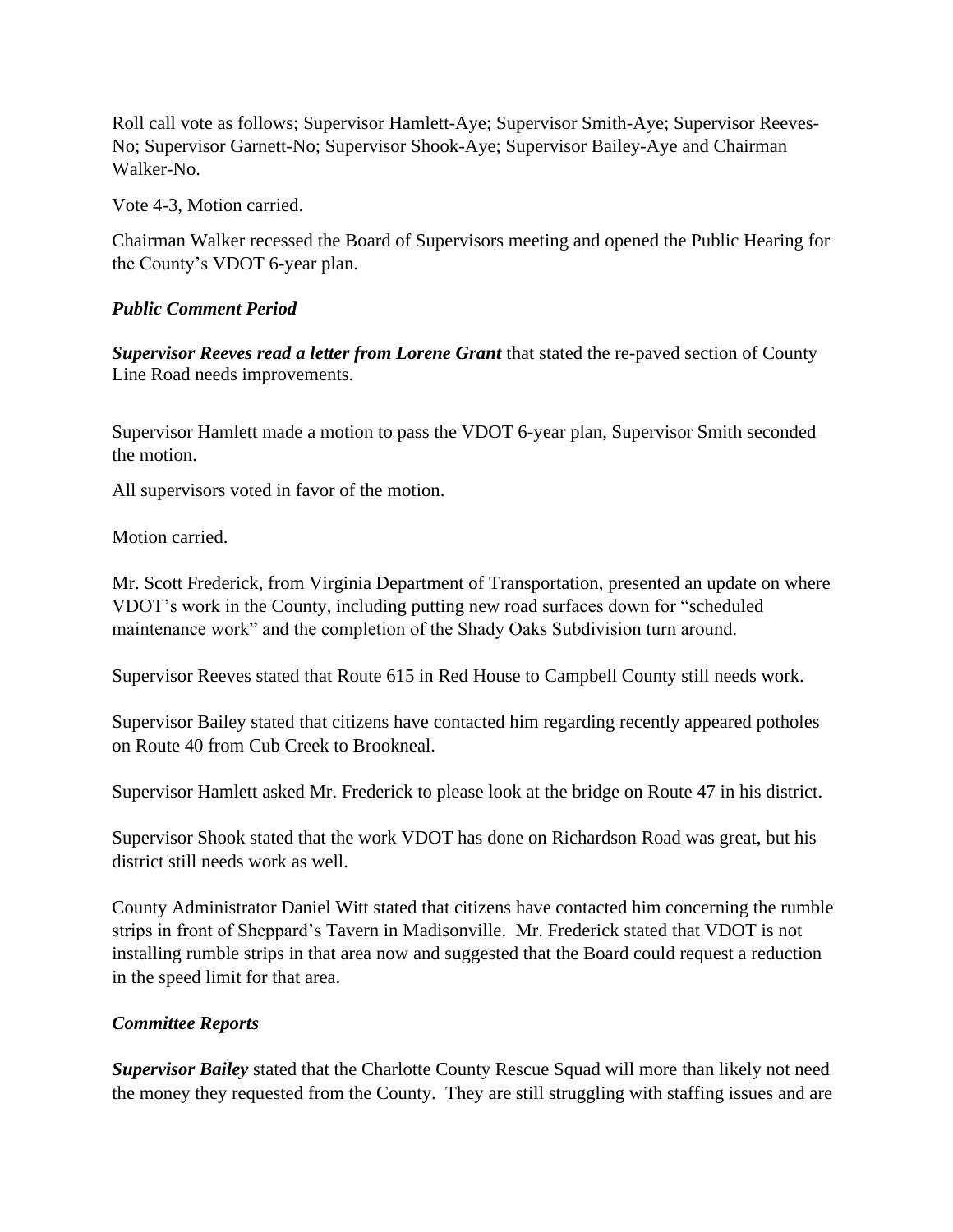mostly in need EMTs and above. Supervisor Bailey stated that other than Lunenburg County, Charlotte County is the only county without a Public Safety Director and stated that CCRS needs oversight. He stated that he thinks its best to hire a Public Safety Director and to use part of the \$300,000 in funds that are normally appropriated to CCRS for the salary. Supervisor Bailey stated that it is imperative to have a Coach for your team and he thinks this would be a great move for the County. Supervisor Bailey then stated that it is EMS Week next week and he wanted to give a shoutout to all Fire Departments and CCRS for the great job they are doing. Supervisor Reeves asked what else would the Public Safety Director do? Supervisor Bailey answered that he would oversee all the County's Fire Departments and CCRS.

Supervisor Bailey made the motion for a Fire and EMS study be conducted by the State as soon as possible, which is a service provided by the State.

Vice-Chairman Garnett seconded the Motion.

All supervisors voted in favor of the motion.

Motion carried.

*Supervisor Shook:* none

*Supervisor Hamlett:* none

*Vice-Chairman Garnett:* none

*Supervisor Smith* attended CPMT meeting last month and they are doing a wonderful job. They are running very short on money. She stated that she has been attending all the recent Planning Commission meetings as well.

### *Supervisor Reeves:* none

*Chairman Walker* gave an update for the Facilities Committee. Regarding the Confederate Statue, he had spoken with Monique Williams about creating a plaque to contextualize the statue. Chairman Walker stated that Ms. Williams has contacted the Department of Historic Resources to ask for assistance in creating the language for the plaque.

### *Public Comment Period*

*Lane Dunn* approached the Board to support the Solar Project. Mr. Dunn stated that this opens up work for local companies and the Board should take the County as a whole into consideration.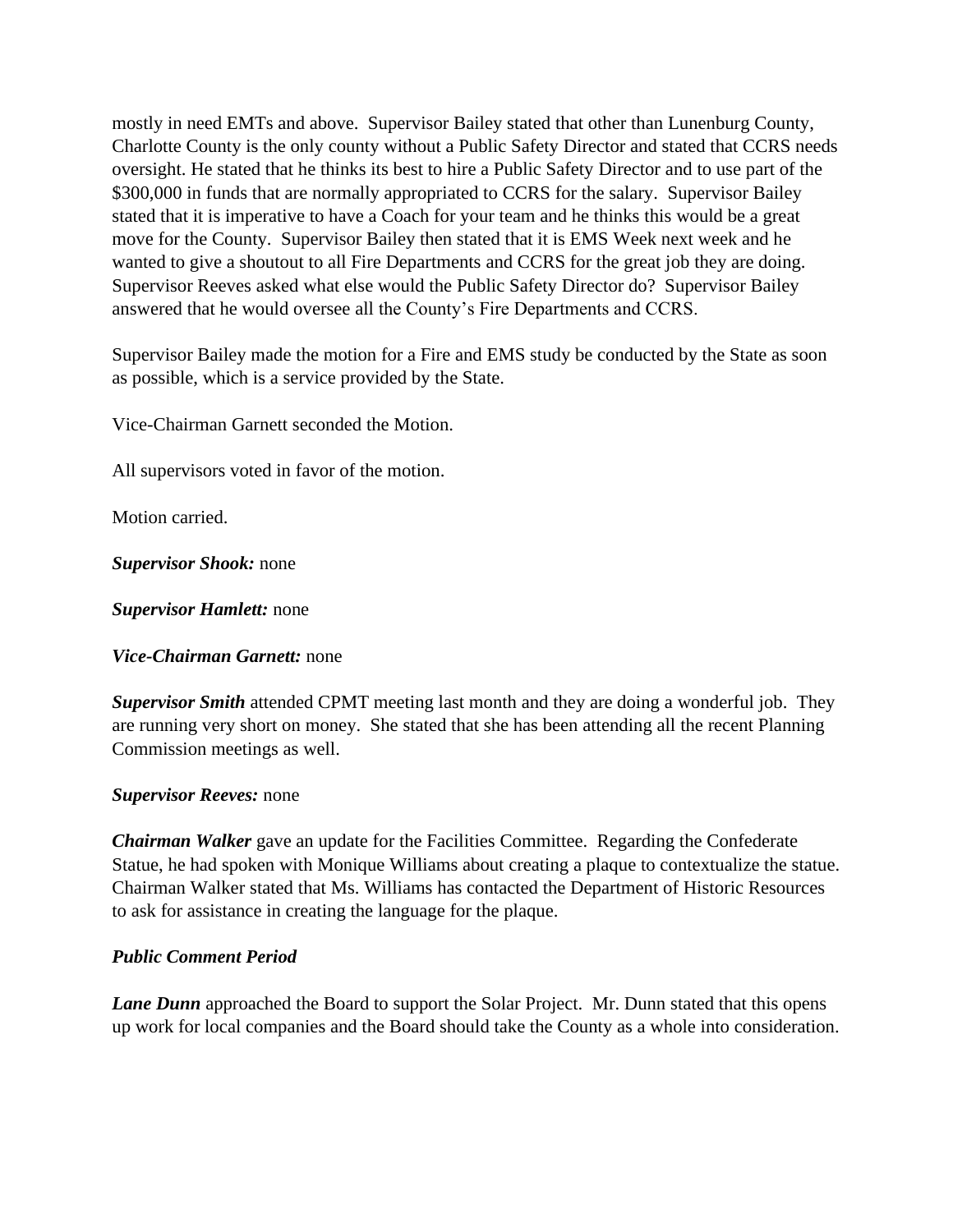*Supervisor Shook read a letter from Emily Jackson* supporting the solar project. She stated that a landowner's right to choose what happens to their land is their American right and believes that solar will make a significant positive difference in Charlotte County's future.

*Dr. Heztiene Foster* approached the Board to support the movement of the Confederate statue. Dr. Foster believes moving the statue will increase visitation to both museums and bring the community together.

*Catherine Jackson* approached the Board to support moving of the statue and stated it would be "Civil Rights for All".

*Kathy Liston* approached the Board to give an update on the phone service in the 376 district. Mrs. Liston stated that following the previous Board of Supervisors meeting, she was out of phone service for 10 days. County Administrator Witt, Supervisor Bailey, Mrs. Liston and an employee of Century Link all made complaints to the SEC and her service was reconnected, but still an awful connection.

*Donna Fore* approached the Board and stated the broadband situation in the County is ridiculous. She stated that she is opposed to solar projects in the County and believes that if you have any ties to solar, you should not vote.

*Thelma Jones* approached the Board and stated that she is in favor of moving the Confederate statue.

*Curtis Morton* approached the Board to show his support for solar projects.

*Supervisor Hamlett read a letter from William McCargo* that stated the NAACP is in favor of moving the Confederate statue.

*Kay Pierantoni* approached the Board to support moving of the Confederate statue.

*Donna Reala and Frances Flaherty* approached the Board to ask for help maintaining their dirt road: Windy Hill Lane in Charlotte Court House. When they moved here, they were the only two houses on the road, now its considerably more and they cannot pay for the road to be fixed themselves. Reala stated the road is impassable during snowstorms and that is a hazard since senior citizens live on the road.

Greg Matthew gave a presentation for Dominion Energy regarding the Butler Farm Project. He stated that Dominion values what the community values and appreciates everyone's cooperation while working though Dominion's plan.

Chairman Walker asked County Administrator Witt if there are Committee processes the Board needs to approve. County Administrator Witt responded no, there are not.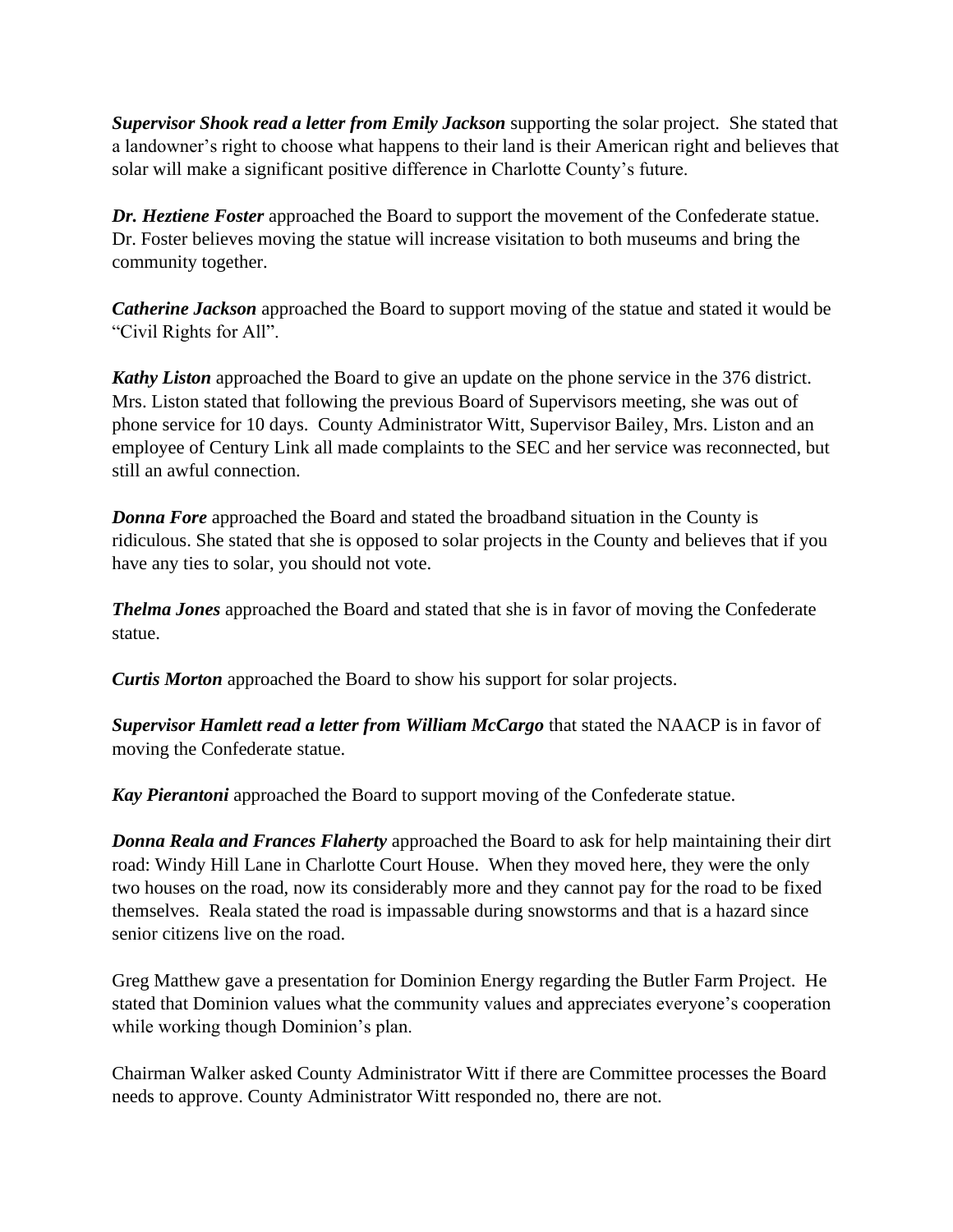Supervisor Hamlett asked about the process to increase easements.

Mr. Brette Arbogast approached the Board regarding Charlotte County Public Schools 5-Year CIP plan. Chairman Witt commended him on going into such detail with his inserts in the Board packet.

Supervisor Hamlett made the motion to approve the School's CIP Plan.

Supervisor Smith seconded the motion.

All supervisors voted in favor of the motion.

Motion carried.

Supervisor Bailey made the motion to approve the personal property tax rate to \$3.25.

Vice-Chairman Garnett seconded the motion.

Supervisor Smith asked what the rate was before the Board last lowered it. Chairman Walker stated the rate was \$3.95.

All supervisors voted in favor with exception of Supervisor Smith who voted no.

Motion carried.

Consideration of Approval of FY 2022/ 2023 Charlotte County Consolidated Budget

Vice Chairman Garnett made the motion to approve the Charlotte County Consolidated Budget for FY22/FY23.

Supervisor Reeves seconded the motion.

All supervisors voted in favor with exception of Supervisor Smith who voted no.

Motion carried.

Chairman Gary Walker scheduled Randolph Solar Project Public Hearing for June 1<sup>st</sup> at 6:00 PM at the Randolph-Henry High School Auditorium.

Chairman Walker asked that printed copies of the Randolph Solar Conditions be put in the County's public libraries, the County Administrator's Office and the Town Offices.

Mr. Witt stated that staff worked on the County's EOP every five years and a copy is in the Board member's packets. Supervisor Bowman Smith asked why the 2010 census was used, to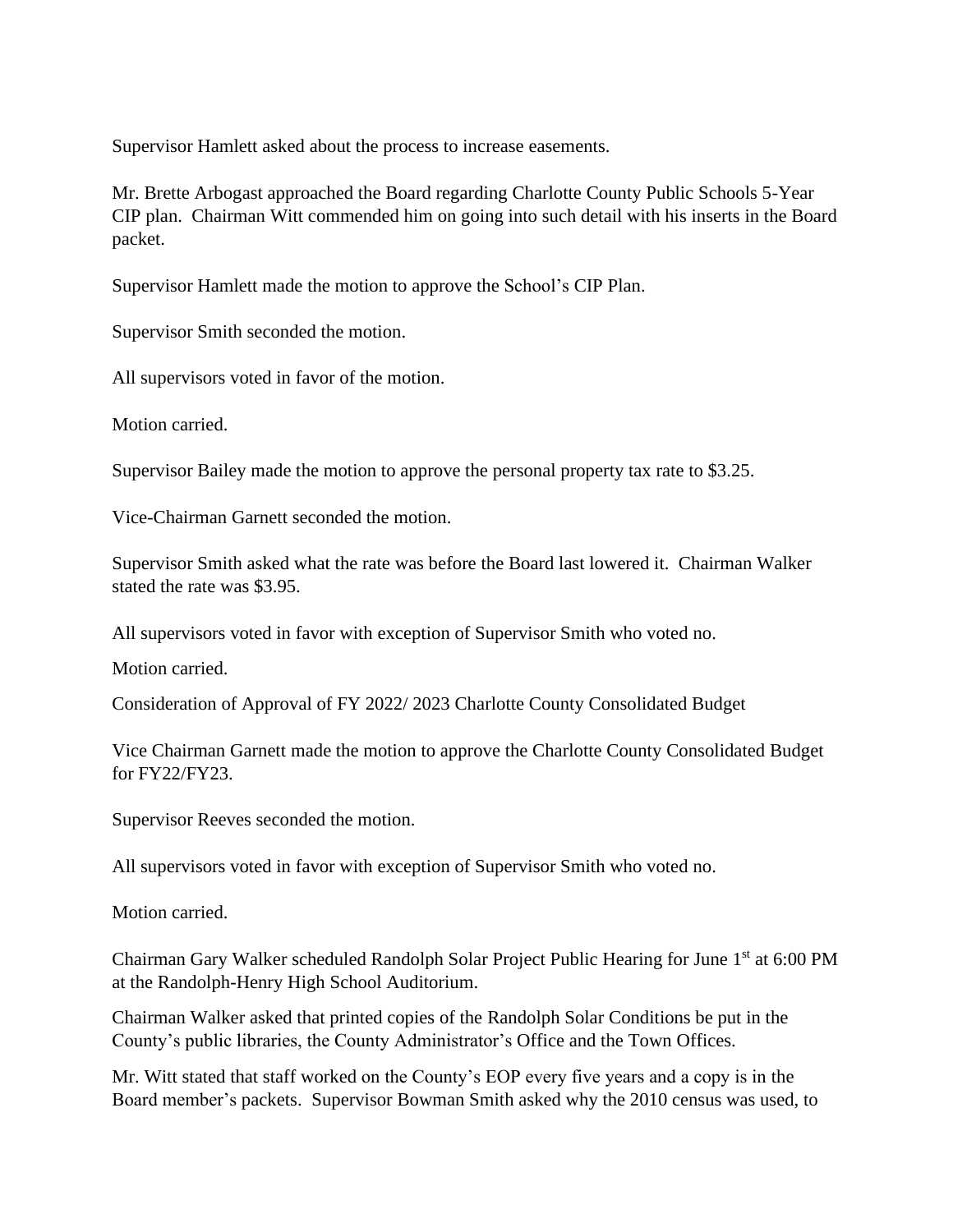which Assistant County Administrator Monica Elder replied that the consulting firm recommended the use of the 2010 census until the 2020 census data goes unchallenged. County Administrator Witt stated that staff will change the data to the 2020 census information if the Board requests.

Supervisor Hamlett motioned to approve the County's EOP.

Supervisor Smith seconded the motion.

All supervisors voted in favor of the motion.

Motion carried.

## *Board Appointments*

Supervisor Bailey made the motion to appoint Patrick Andrews to the Planning Commission.

Vice Chairman William Garnett seconded the motion.

All supervisors voted in favor of the motion.

Motion carried.

Supervisor Smith made the motion to appoint Clinton Card to the IDA Board.

Supervisor Reeves seconded the motion.

All supervisors voted in favor of the motion.

Motion carried.

Supervisor Reeves stated that he is working with Sari Goff to find a nominee for the Department of Social Services representative for the Red House/Cullen district.

Supervisor Reeves made the motion to appoint Robert Shook, Jr. to the Piedmont Senior Resources Board.

Supervisor Hamlett seconded the motion.

All supervisors vote in favor of the motion.

Motion carried.

Supervisor Bailey made the motion to approve the CRC Request Cash Match Virginia Growth Alliance.

Supervisor Hamlett seconded the motion.

All supervisors voted in favor of the motion.

Motion carried.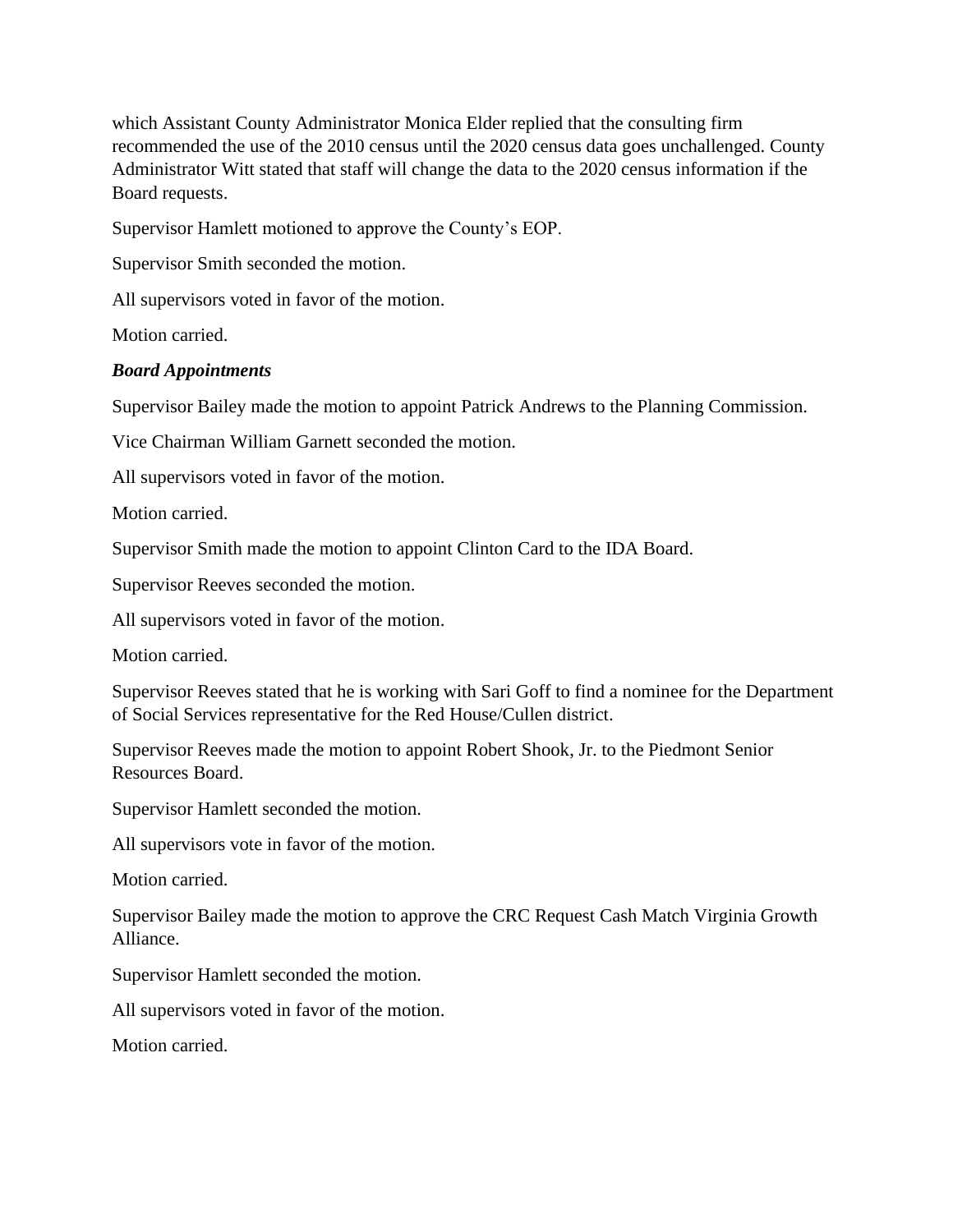# *Confederate Monument Discussion:*

Supervisor Hamlett asked if there was a definite amount of the costs to move the Confederate Monument, to which County Administrator Witt replied that the County had received three quotes several months ago that all ranged from \$50,000 - \$60,000.

Chairman Walker stated that it was bought to his attention that if the statue is moved from in front of the old courthouse, it will be directly in front of the door to the new courthouse.

Supervisor Smith stated that she believed it was time to take action on this matter and made the motion to move the monument to in front of the museum, either by grant or County funds.

Supervisor Hamlett seconded the motion.

Chairman Walker stated that he would like to wait for Monique Williams to create a plaque with a history description regarding the monument.

Supervisor Smith stated that that plaque could be placed anywhere.

Supervisor Reeves stated that money is an issue, and he will be voting no.

Supervisor Bailey stated that he has been contacted by numerous citizens who have requested that he vote no to the taxpayers funding the move and therefore will be voting no.

Supervisor Shook stated that he too has been contacted by citizens in his district and will be voting no to moving the statue.

Roll Call Vote as follows:

Supervisor Smith: yes Supervisor Hamlett: yes Supervisor Shook: no Supervisor Bailey: no Vice Chairman Garnett: no Supervisor Reeves: no Chairman Walker: no

Supervisor Bailey asked what needs to be done to expedite Ms. Williams and Kathy Liston to write up a plaque to recognize history, to which Chairman Walker added he wants it completed sooner, rather than later.

Chairman Walker asked if there were any questions regarding the Administrator's Report. Supervisor Bailey asked about the status of the Shaw Building, to which County Administrator Witt responded an outside company is removing asbestos.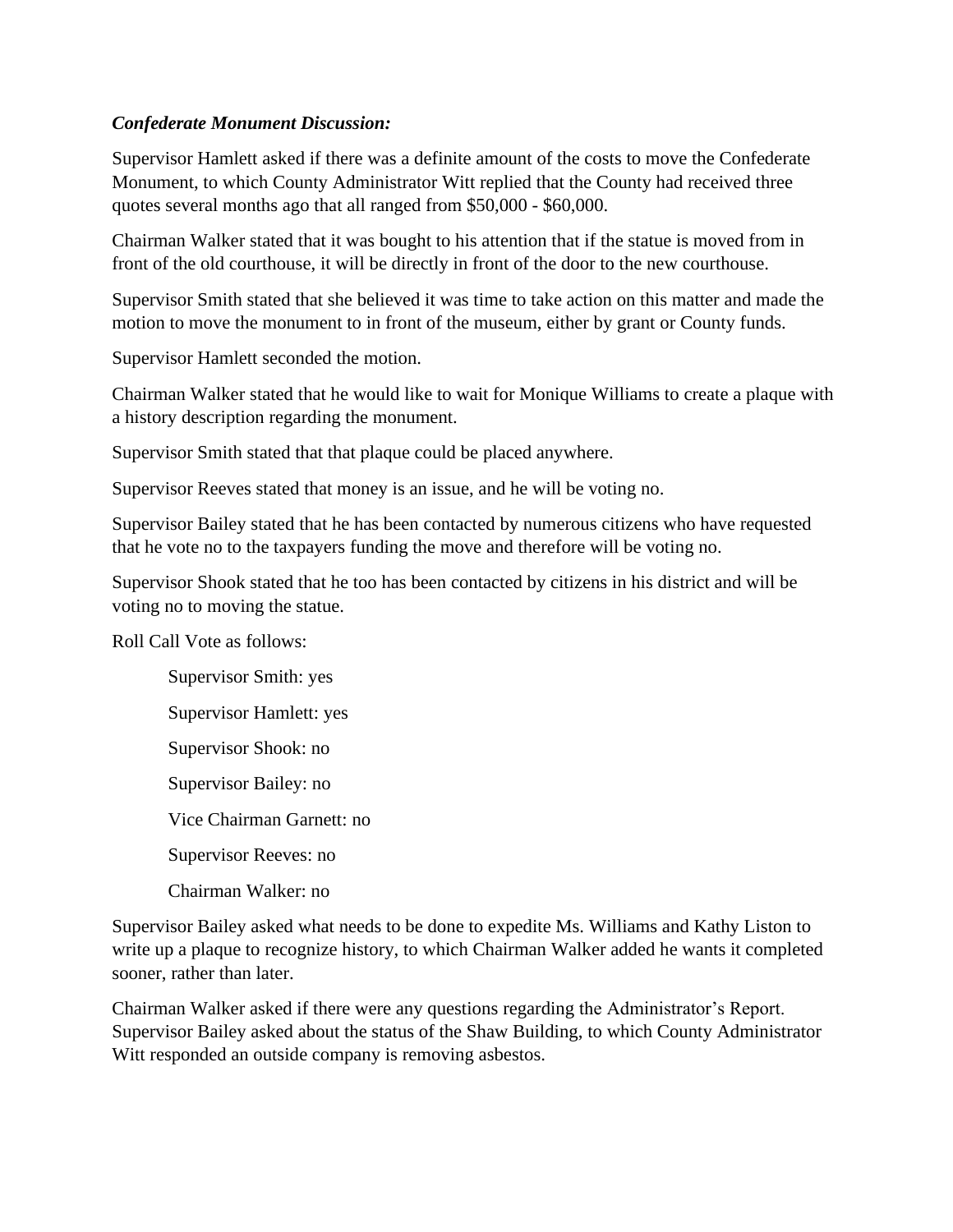Supervisor Smith stated that she is concerned about the broadband and would like to invite Riverstreet Broadband to attend a meeting and give an update.

Vice Chairman Garnett asked if there is a definite date to put a shovel in the ground, to which County Administrator Witt replied he hasn't been provided a date but will inquire.

# *Public Comment Period:*

*Kay Pierantoni* addressed the Board and stated she is not in favor of solar projects, and the County should look at the mistakes that have been made in Mecklenburg.

**Donna Fore** addressed the Board and stated that she is not in favor of the solar projects, the construction of the project will increase traffic on back roads that school buses are also using.

*Dr. Heztine Foster* addressed the Board and stated that she was disappointed in the Board's decision to not move the monument and doesn't feel as justice was served.

*Stephan Barnes* addressed the Board and discussed rainwater runoff from the solar projects and stated he was not in favor of pursing further work on them.

*Francis Hodsoll* from Solunesco addressed the Board and stated that he is the solar project developer and a County landowner. He stated that he has addressed Stephan Barnes' concerns regarding runoff.

# *Appropriations:*

Vice Chairman Garnett made the motion to approve County Appropriations requested for FY 2022.

Supervisor Hamlett seconded the motion.

All supervisors vote in favor of the motion.

Motion carried.

Supervisor Bailey made the motion to approve the funds needed to pay County invoices.

Supervisor Hamlett seconded the motion.

All supervisors vote in favor of the motion.

Motion carried.

# *Board Member Comments:*

*Supervisor Hamlett* stated that we have overextended ourselves in solar. He stated that he thinks the County has moved too quickly and he wants to make sure everything is transparent. Supervisor Hamlett then stated that he believes if a person has any ties to the solar project, they should not be allowed to vote. He also stated that the solar project is not in compliance with the County's Comprehensive Plan and it should be on hold until all issues are resolved.